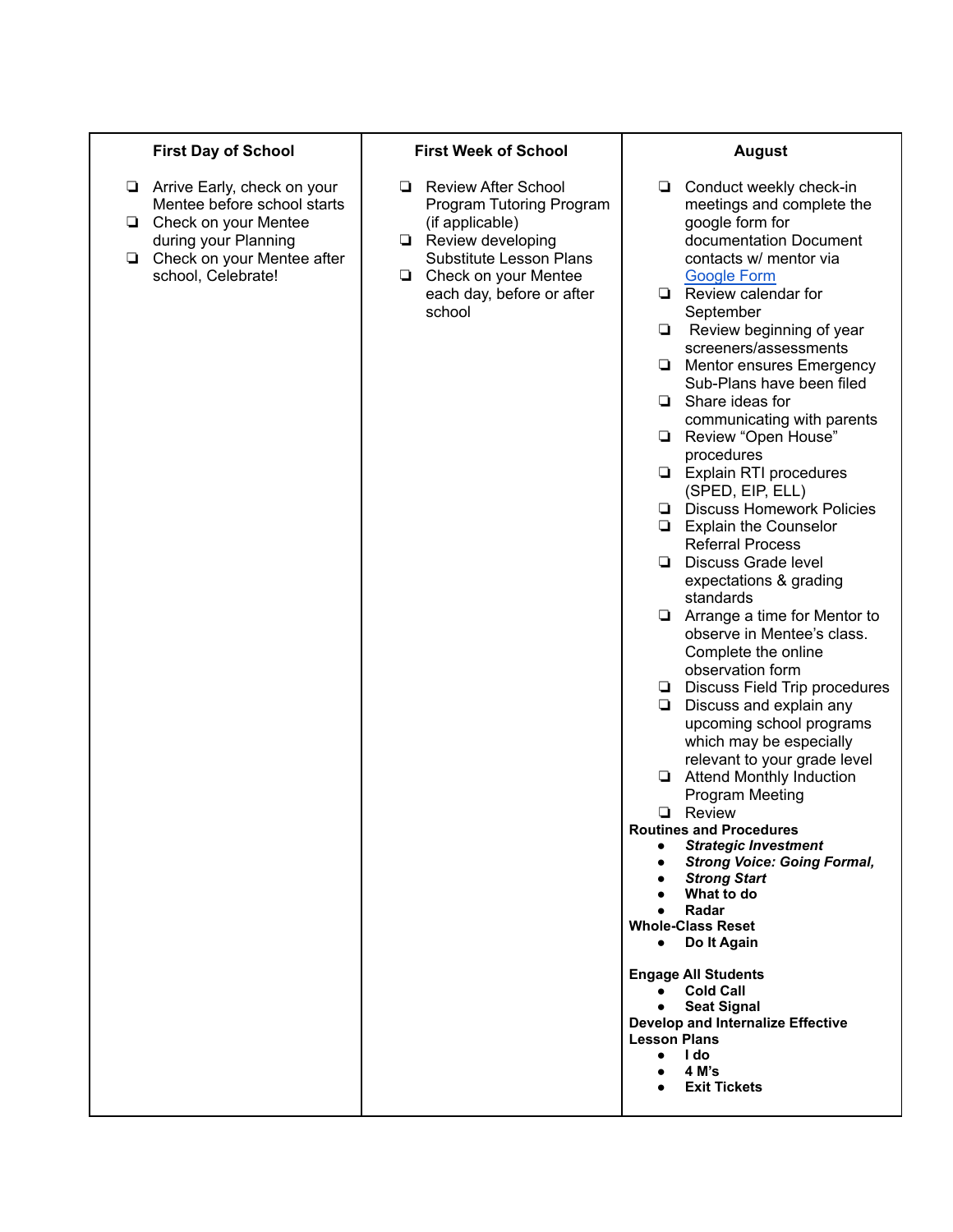|                                                                                                                                                                                                                                                                                                                                                                                                                                                                                                                                                                                                                                                                                                                                                                                                                                         |                                                                                                                                                                                                                                                                                                                                                                                                                                                                                               | <b>Monitor Aggressively</b><br><b>Standardize the</b><br>Format/feedback<br>Circulate/Pathway                                                                                                                                                                                                                                                                                                                                                                                                                                                 |
|-----------------------------------------------------------------------------------------------------------------------------------------------------------------------------------------------------------------------------------------------------------------------------------------------------------------------------------------------------------------------------------------------------------------------------------------------------------------------------------------------------------------------------------------------------------------------------------------------------------------------------------------------------------------------------------------------------------------------------------------------------------------------------------------------------------------------------------------|-----------------------------------------------------------------------------------------------------------------------------------------------------------------------------------------------------------------------------------------------------------------------------------------------------------------------------------------------------------------------------------------------------------------------------------------------------------------------------------------------|-----------------------------------------------------------------------------------------------------------------------------------------------------------------------------------------------------------------------------------------------------------------------------------------------------------------------------------------------------------------------------------------------------------------------------------------------------------------------------------------------------------------------------------------------|
| <b>September</b><br>Conduct weekly check-in<br>❏<br>meetings and complete the<br>google form for<br>documentation Document<br>contacts w/ mentor via<br><b>Google Form</b><br>Review calendar for October<br>$\Box$<br><b>Discuss Progress Reports</b><br>Arrange a time for the<br>Mentee to observe in your<br>class or another model<br>teacher. Complete the online<br>observation form<br>Meet with Mentee to discuss<br>▫<br>observations.<br>Register for THRIVE! PLC<br>on PowerSchool TrueNorth<br>Arrange a time for you to<br>❏<br>observe your mentee class<br>Attend Monthly Induction<br><b>Program Meeting</b><br><b>Economy of Language</b><br><b>Positive Framing</b><br><b>Engage All Students</b><br><b>No-Opt Out</b><br><b>Develop and Internalize Effective</b><br><b>Lesson Plans</b><br><b>Everybody Writes</b> | October<br>Conduct weekly check-in<br>❏<br>meetings and complete<br>the google form for<br>documentation Document<br>contacts w/ mentor via<br><b>Google Form</b><br>$\Box$ Review calendar for<br>November<br><b>Discuss Report Cards</b><br>$\Box$<br><b>Attend Monthly Induction</b><br>❏<br><b>Program Meeting</b><br><b>Engage All Students</b><br><b>Turn and Talk</b><br><b>Teacher Radar</b><br><b>Make Compliance Visible</b><br>$\bullet$<br>independent Practice<br><b>Show Me</b> | <b>November</b><br>Conduct weekly check-in<br>❏<br>meetings and complete the<br>google form for<br>documentation Document<br>contacts w/ mentor via<br><b>Google Form</b><br>$\Box$ Review calendar for<br>December<br>$\Box$ Arrange a time for Mentor to<br>observe in Mentee's class.<br>Complete the online<br>observation form<br>$\Box$ Attend Monthly Induction<br>Program Meeting<br><b>Build Momentum</b><br><b>Change the Pace</b><br>$\bullet$<br>Pacing<br><b>Work the Clock</b><br><b>Independent Practice</b><br><b>Show Me</b> |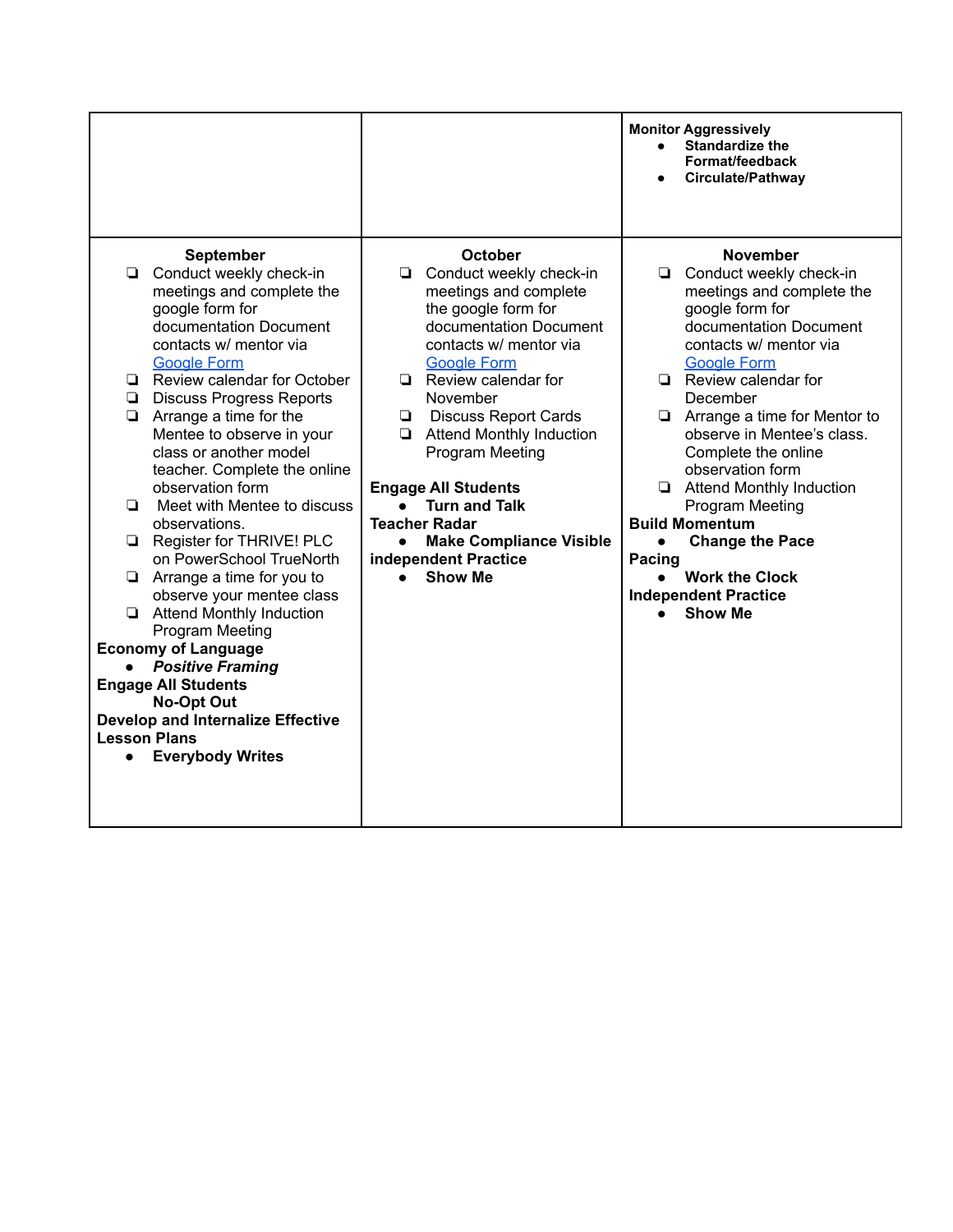| <b>December</b>                                                                                                                                                                                                                                                                                                                                                                                                                                                                                                                                                         | January                                                                                                                                                                                                                                                                                                                                                                                                                                                                                                                                                                                                                         | February                                                                                                                                                                                                                                                                                                                                                                                                                                                                                                                                       |
|-------------------------------------------------------------------------------------------------------------------------------------------------------------------------------------------------------------------------------------------------------------------------------------------------------------------------------------------------------------------------------------------------------------------------------------------------------------------------------------------------------------------------------------------------------------------------|---------------------------------------------------------------------------------------------------------------------------------------------------------------------------------------------------------------------------------------------------------------------------------------------------------------------------------------------------------------------------------------------------------------------------------------------------------------------------------------------------------------------------------------------------------------------------------------------------------------------------------|------------------------------------------------------------------------------------------------------------------------------------------------------------------------------------------------------------------------------------------------------------------------------------------------------------------------------------------------------------------------------------------------------------------------------------------------------------------------------------------------------------------------------------------------|
| Conduct weekly check-in<br>❏<br>meetings and complete the<br>google form for<br>documentation Document<br>contacts w/ mentor via<br><b>Google Form</b><br>Review calendar for January<br>❏<br><b>Attend Monthly Induction</b><br>❏<br>Program Meeting<br><b>Engage All Students</b><br><b>Call and Response/Props</b><br><b>All Hands</b><br><b>Habits of Evidence</b><br><b>Art of The Sentence</b><br>$\bullet$                                                                                                                                                       | Conduct weekly check-in<br>❏<br>meetings and complete<br>the google form for<br>documentation Document<br>contacts w/ mentor via<br><b>Google Form</b><br>$\Box$ Review calendar for<br>February<br>Arrange a time for the<br>❏<br>Mentee to observe in your<br>class or another model<br>teacher. Complete the<br>online<br><b>E</b> Help Mentee Register for<br>THRIVE! PLC on<br>PowerSchool TrueNorth<br>Attend Monthly Induction<br>Program Meeting<br>Pacing<br><b>Stretch It</b><br><b>Engage All Students</b><br>WaitTIme<br><b>Check Whole-Group</b><br><b>Understanding</b><br><b>Excavate the Error</b><br>$\bullet$ | Conduct weekly check-in<br>❏<br>meetings and complete the<br>google form for<br>documentation Document<br>contacts w/ mentor via<br><b>Google Form</b><br>$\Box$ Review calendar for February<br>$\Box$ Arrange a time for you to<br>observe your mentee class<br><b>Attend Monthly Induction</b><br>$\Box$<br><b>Program Meeting</b><br><b>Individual Student Corrections</b><br>Art of the Consequence<br>$\bullet$<br><b>Firm Calm Finesse</b><br>$\bullet$<br><b>Check Whole-Group Understanding</b><br><b>Format Matters</b><br>$\bullet$ |
| <b>March</b>                                                                                                                                                                                                                                                                                                                                                                                                                                                                                                                                                            | April                                                                                                                                                                                                                                                                                                                                                                                                                                                                                                                                                                                                                           | May                                                                                                                                                                                                                                                                                                                                                                                                                                                                                                                                            |
| Conduct weekly check-in<br>❏<br>meetings and complete the<br>google form for<br>documentation Document<br>contacts w/ mentor via<br><b>Google Form</b>                                                                                                                                                                                                                                                                                                                                                                                                                  | Conduct weekly check-in<br>❏<br>meetings and complete<br>the google form for<br>documentation Document<br>contacts w/ mentor via<br><b>Google Form</b>                                                                                                                                                                                                                                                                                                                                                                                                                                                                          | Conduct weekly check-in<br>❏<br>meetings and complete the<br>google form for<br>documentation Document<br>contacts w/ mentor via<br><b>Google Form</b>                                                                                                                                                                                                                                                                                                                                                                                         |
| Review calendar for April<br>❏<br>$\Box$<br>Arrange a time for the<br>Mentee to observe in your<br>class or another model<br>teacher. Complete the online<br>Meet with Mentee to discuss<br>❏<br>observations.<br>Help Mentee Register for<br>❏<br>THRIVE! PLC on<br>PowerSchool TrueNorth<br>Arrange a time for you to<br>⊔<br>observe your mentee class<br>Attend Monthly Induction<br><b>Program Meeting</b><br>individual Student Corrections<br><b>Least Invasive Intervention</b><br>$\bullet$<br><b>Precise Praise</b><br>$\bullet$<br><b>Re-teaching: Model</b> | Review calendar for May<br>discuss timeline for<br>promotion/retention<br>decision<br>Attend Monthly Induction<br><b>Program Meeting</b><br>Re-teaching: Model<br>At Bats<br>$\bullet$<br>Own The Track<br>$\bullet$<br>Pacing<br><b>Brighten Lines</b><br><b>Re-teaching: Model</b><br><b>At Bats</b><br><b>Own The Track</b>                                                                                                                                                                                                                                                                                                  | <b>Discuss End of Year Checklist</b><br>❏<br>$\Box$<br>Assist your Mentee in<br>planning the "taking down and<br>packing away" of teacher<br>materials<br>Discuss activities which may<br>❏<br>be completed during post<br>planning<br>Assist your Mentee with<br>❏<br>his/her classroom Inventory<br>Discuss your Mentee's<br>❏<br><b>Permanent Record</b><br>responsibilities<br><b>E</b> Attend Monthly Induction<br>Program Meeting                                                                                                        |